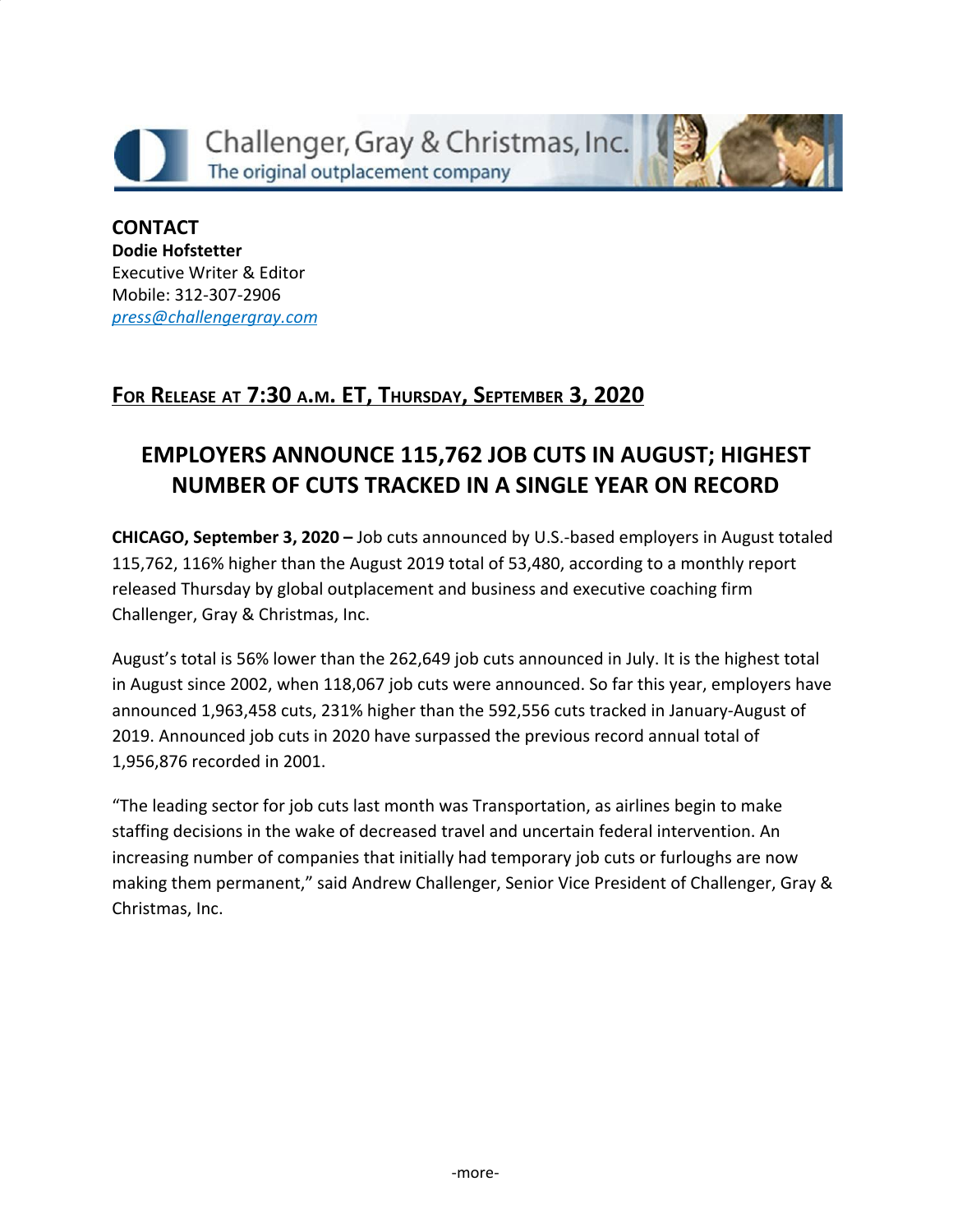

## **MONTH-BY-MONTH JOB CUT TOTALS**

Transportation companies announced 26,545 cuts in August. Although this was 59% lower than the 65,093 cuts announced in July, it is 647% higher than the 3,554 cuts announced in August 2019. So far this year, the sector has cut 131,571 jobs, a 482% increase over the 22,593 cuts announced in January-August 2019.

Entertainment/Leisure companies, including bars, restaurants, hotels, and amusement parks, posted the second-highest number in August, with 17,271 job cuts, bringing the year-to-date total in that industry to 799,051, the highest of the 30 industries tracked by Challenger. That is 8,128% higher than the 9,711 cuts reported in January-August 2019. Retail companies posted the second-highest total of job cuts through August at 168,403, 194% higher than the 57,226 cuts through August 2019.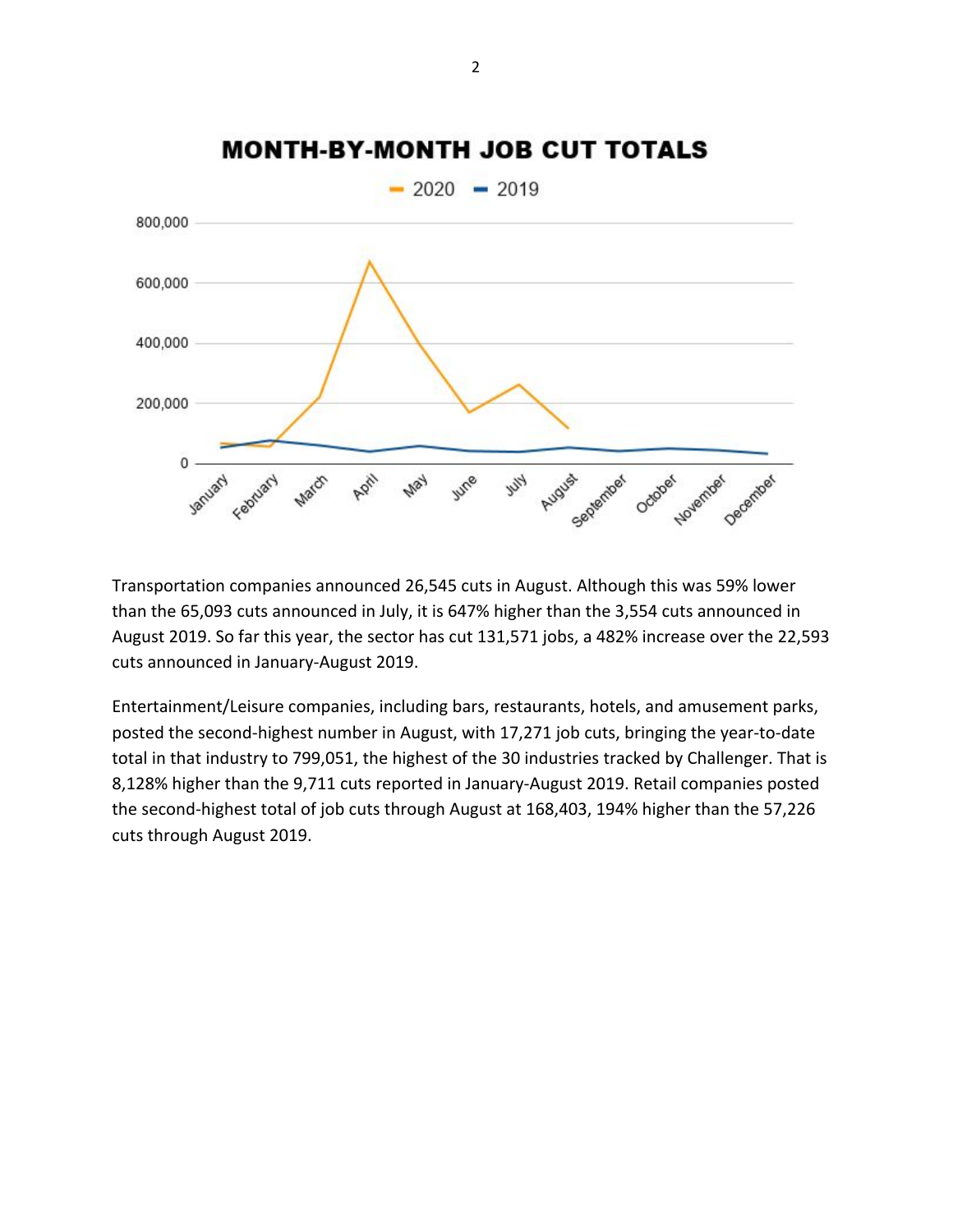

Market conditions caused 44,651 of the announced cuts in August, followed by 29,982 cuts due to demand downturn, and 22,532 cuts due to cost-cutting. COVID-19 is the reason cited for 1,083,394 cuts so far this year.

Companies announced 160,411 hiring plans in August. Entertainment/Leisure led with 45,575 hires, followed by Construction, which plans to add 31,052 jobs.

"The employment landscape is dealing with a host of burdens that reach beyond job cuts. COVID-19 and the recession continue to cause volatile conditions in many industries," said Challenger.

"Both companies and workers are grappling with increasing uncertainty due to stalled economic relief, the approaching election, and child care and education concerns. This is undoubtedly impacting talent management concerns," said Challenger.

"Many employees hesitate to return to the job force out of fear of exposure to COVID. Parents are trying to determine if they can safely send their children back to school or daycare, or if they need to facilitate remote learning. In some cases, working parents do not have a choice," he added.

3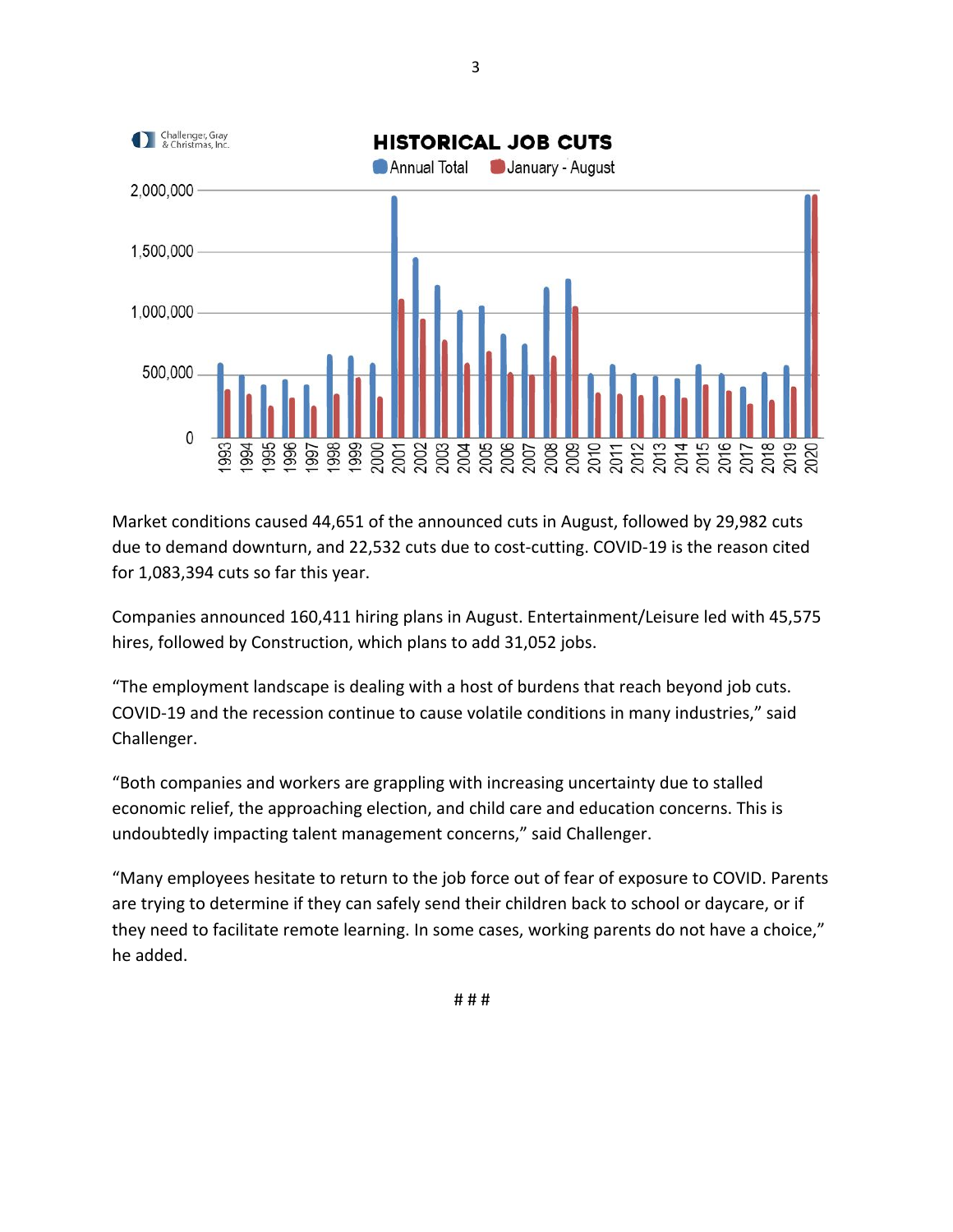#### **CHALLENGER, GRAY & CHRISTMAS, INC. JOB CUT ANNOUNCEMENT REPORT Table 1: EXECUTIVE SUMMARY TOP FIVE INDUSTRIES Year To Date**

|                              | 2020    | 2019   |
|------------------------------|---------|--------|
| <b>Entertainment/Leisure</b> | 799,051 | 9,711  |
| Retail                       | 168,403 | 57,226 |
| <b>Services</b>              | 133,245 | 16,484 |
| Transportation               | 131,571 | 22,593 |
| <b>Automotive</b>            | 85,517  | 36,148 |

#### **MONTH-BY-MONTH TOTALS**

|                  | 2020      | 2019    |
|------------------|-----------|---------|
| <b>January</b>   | 67,735    | 52,988  |
| February         | 56,660    | 76,835  |
| <b>March</b>     | 222,288   | 60,587  |
| <b>April</b>     | 671,129   | 40,023  |
| May              | 397,016   | 58,577  |
| June             | 170,219   | 41,977  |
| July             | 262,649   | 38,845  |
| <b>August</b>    | 115,762   | 53,480  |
| <b>September</b> |           | 41,557  |
| <b>October</b>   |           | 50,275  |
| <b>November</b>  |           | 44,569  |
| <b>December</b>  |           | 32,843  |
| <b>TOTAL</b>     | 1,963,458 | 592,556 |

Some reductions are identified by employers as workers who will take early retirement offers or other special considerations to leave the company.

#### **LAYOFF LOCATION**

#### **Year To Date**

| California      | 355,661 |
|-----------------|---------|
| <b>New York</b> | 215,251 |
| <b>Florida</b>  | 183,532 |
| <b>Texas</b>    | 150,842 |
| Ohio            | 90,357  |

Listings are identified by the location of the layoff or corporate headquarters as stated in announcement.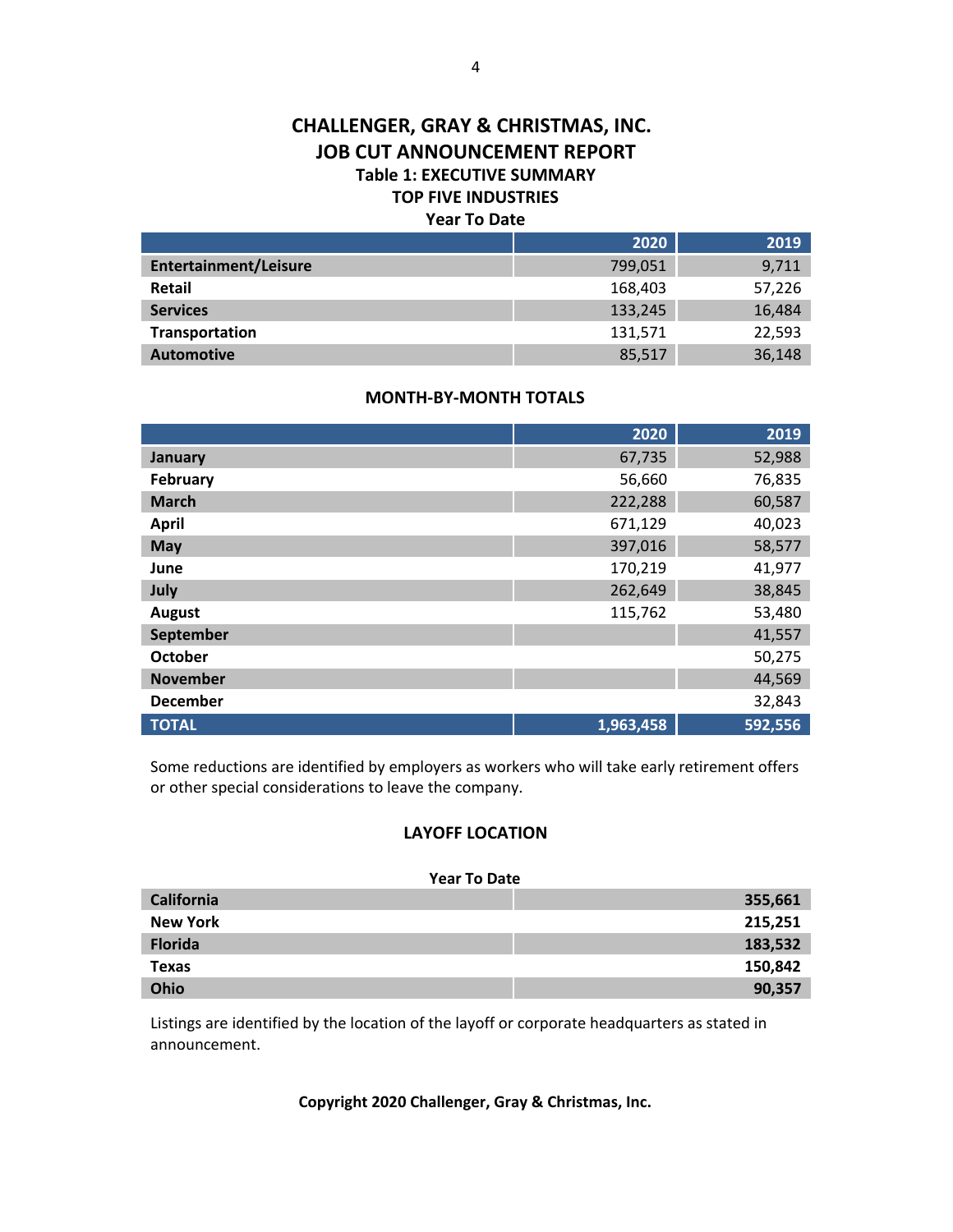|                             | 19-Aug | $20$ -Jul | 20-Aug  | <b>YTD 2019</b> | <b>YTD 2020</b> |
|-----------------------------|--------|-----------|---------|-----------------|-----------------|
| Aerospace/Defense           | 522    | 1,847     | 765     | 4,603           | 55,896          |
| <b>Apparel</b>              | 18     | 10,839    | 556     | 1,306           | 26,529          |
| <b>Automotive</b>           | 1,769  | 9,037     | 1,664   | 36,148          | 85,517          |
| <b>Chemical</b>             | 69     |           |         | 906             | 284             |
| <b>Construction</b>         | 518    | 595       | 22      | 3,055           | 9,062           |
| <b>Consumer Products</b>    | 715    | 1,537     | 5,527   | 13,147          | 31,508          |
| <b>Education</b>            | 252    | 5,391     | 2,787   | 14,448          | 30,921          |
| <b>Electronics</b>          | 10     |           | 5,579   | 1,701           | 9,398           |
| <b>Energy</b>               | 1,531  | 8,881     | 1,395   | 19,795          | 35,128          |
| Entertainment/Leisur<br>e   | 414    | 109,940   | 17,271  | 9,711           | 799,051         |
| <b>Financial</b>            | 2,638  | 1,334     | 45      | 17,726          | 9,100           |
| <b>FinTech</b>              |        | 373       |         | 1,501           | 2,172           |
| Food                        | 3,010  | 6,299     | 568     | 18,781          | 21,881          |
| Government                  | 5,785  | 2,034     | 14,249  | 11,885          | 61,398          |
| <b>Health Care/Products</b> | 5,040  | 4,755     | 574     | 28,939          | 52,471          |
| <b>Industrial Goods</b>     | 3,822  | 5,146     | 2,789   | 55,876          | 75,177          |
| <b>Insurance</b>            | 470    |           |         | 2,880           | 2,970           |
| Legal                       |        | 69        |         | $\overline{0}$  | 984             |
| <b>Media</b>                | 290    | 3,619     | 4,429   | 8,098           | 26,259          |
| <b>Mining</b>               | 433    | 1,629     | 102     | 3,825           | 10,180          |
| <b>Non-Profit</b>           | 116    | 2,132     | 2,866   | 2,127           | 50,091          |
| Pharmaceutical              | 454    | 80        | 43      | 7,628           | 1,239           |
| <b>Real Estate</b>          | 329    | 4,649     | 199     | 1,890           | 14,512          |
| <b>Retail</b>               | 2,059  | 6,517     | 5,291   | 57,226          | 168,403         |
| <b>Services</b>             | 2,672  | 7,299     | 11,504  | 16,484          | 133,245         |
| <b>Technology</b>           | 15,355 | 2,259     | 7,419   | 38,636          | 64,819          |
| <b>Telecommunications</b>   | 616    | 356       | 250     | 14,554          | 29,706          |
| Transportation              | 3,554  | 65,093    | 26,545  | 22,593          | 131,571         |
| <b>Utility</b>              | 269    |           |         | 1,163           | 1,651           |
| <b>Warehousing</b>          | 750    | 939       | 3,323   | 6,680           | 22,335          |
| <b>TOTAL</b>                | 53,480 | 262,649   | 115,762 | 423,312         | 1,963,458       |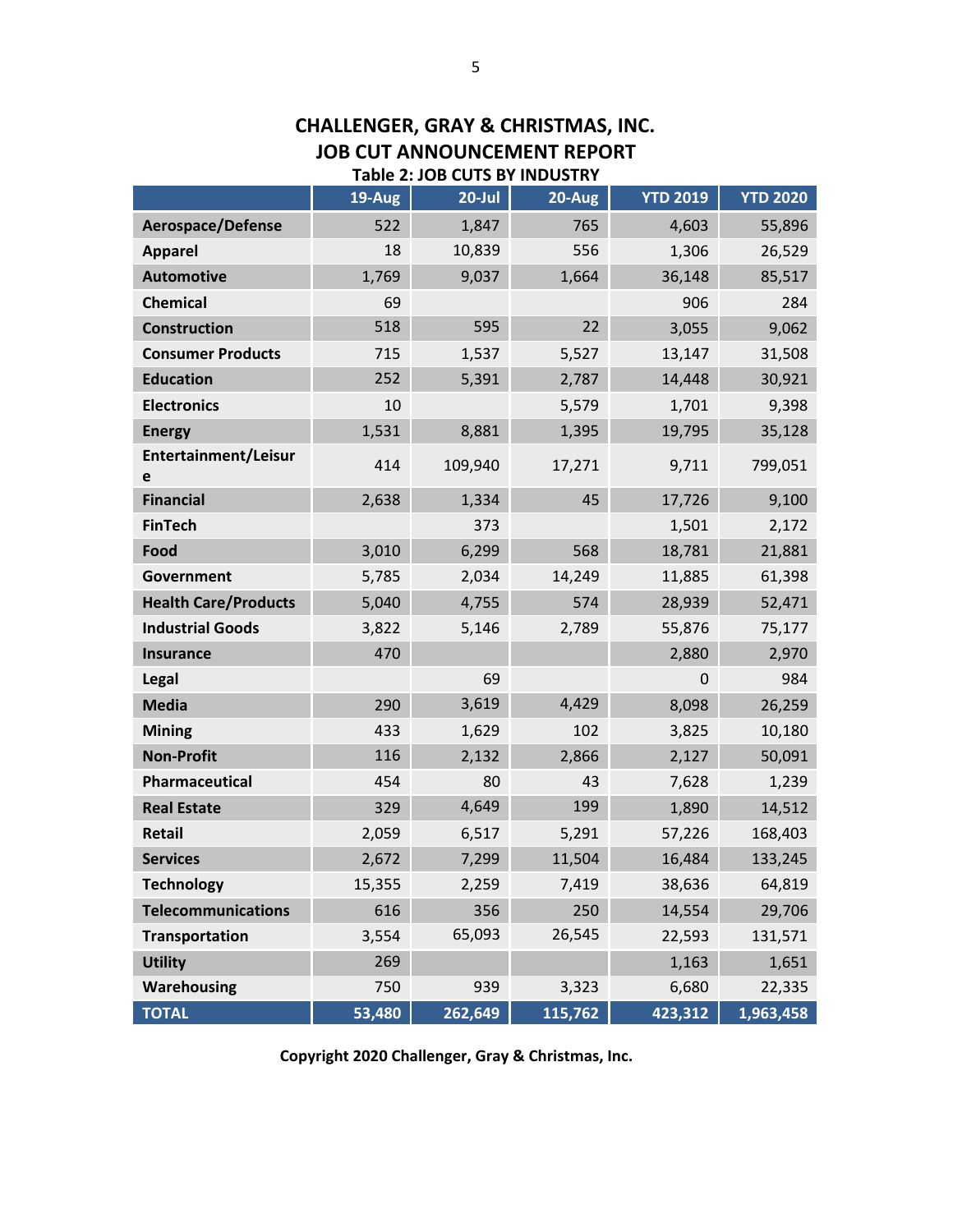## **CHALLENGER, GRAY & CHRISTMAS, INC. JOB CUT ANNOUNCEMENT REPORT Table 3: JOB CUTS BY REGION, STATE**

| <b>EAST</b>          | <b>Aug-20</b> | <b>YTD 2020</b> | <b>YTD 2019</b> |
|----------------------|---------------|-----------------|-----------------|
| <b>Connecticut</b>   | 825           | 9,223           | 1,690           |
| <b>Delaware</b>      |               | 4,678           | 525             |
| Dist. of Columbia    | 13,360        | 20,201          | 1,457           |
| <b>Maine</b>         | 64            | 2,423           | 2,065           |
| <b>Maryland</b>      | 507           | 35,328          | 3,528           |
| <b>Massachusetts</b> | 8,098         | 42,041          | 34,351          |
| <b>New Hampshire</b> | 21            | 256             | 25              |
| <b>New Jersey</b>    | 1,940         | 39,458          | 9,273           |
| <b>New York</b>      | 10,428        | 215,251         | 48,455          |
| Pennsylvania         | 2,778         | 72,353          | 18,040          |
| <b>Rhode Island</b>  | 1,518         | 3,119           | 61              |
| Vermont              |               | 822             | 219             |
| <b>TOTAL</b>         | 39,539        | 445,153         | 119,689         |

| <b>MIDWEST</b>   | <b>Aug-20</b> | <b>YTD 2020</b> | <b>YTD 2019</b> |
|------------------|---------------|-----------------|-----------------|
| <b>Illinois</b>  | 190           | 49,252          | 24,022          |
| Indiana          | 128           | 26,082          | 4,654           |
| lowa             | 187           | 5,874           | 3,073           |
| <b>Kansas</b>    | 575           | 14,449          | 667             |
| <b>Michigan</b>  | 1,373         | 44,976          | 24,731          |
| <b>Minnesota</b> | 2,100         | 69,896          | 6,362           |
| <b>Missouri</b>  | 2,421         | 32,996          | 2,229           |
| <b>Nebraska</b>  | 19            | 2,163           | 3,076           |
| Ohio             | 4,606         | 90,357          | 11,807          |
| Wisconsin        | 796           | 26,942          | 6,503           |
| <b>TOTAL</b>     | 12,395        | 362,987         | 87,124          |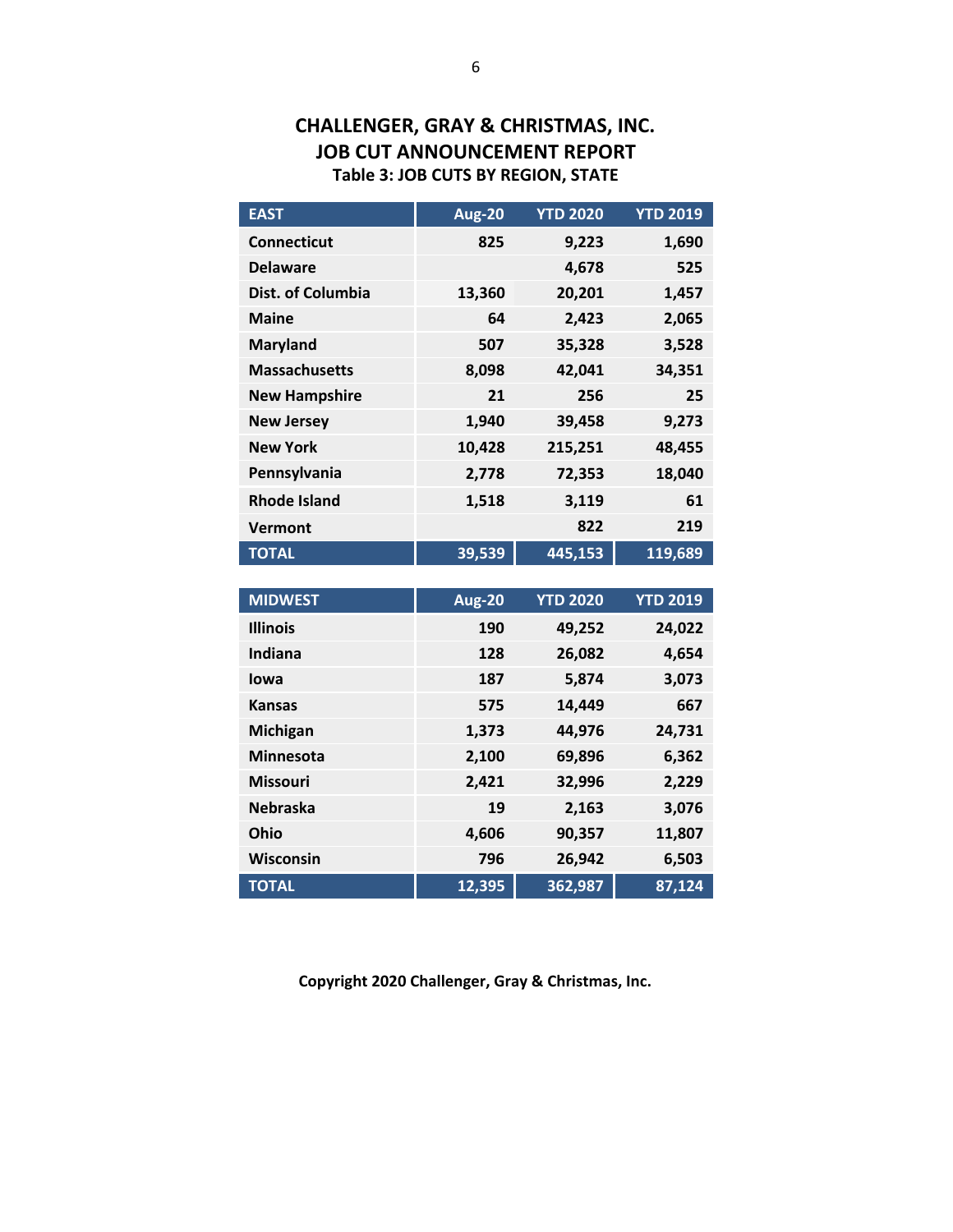#### **CHALLENGER, GRAY & CHRISTMAS, INC. JOB CUT ANNOUNCEMENT REPORT Table 3 (cont'd): JOB CUTS BY REGION, STATE**

| <b>WEST</b>         | <b>Aug-20</b> | <b>YTD 2020</b> | <b>YTD 2019</b> |
|---------------------|---------------|-----------------|-----------------|
| Alaska              |               | 1,844           | 3,777           |
| <b>Arizona</b>      | 1,180         | 19,933          | 3,660           |
| <b>California</b>   | 29,832        | 355,661         | 65,409          |
| Colorado            | 34            | 37,060          | 7,054           |
| Hawaii              | 424           | 3,232           | 111             |
| Idaho               | 76            | 1,838           | 1,015           |
| <b>Montana</b>      |               | 370             | 256             |
| <b>Nevada</b>       | 776           | 65,437          | 2,409           |
| <b>New Mexico</b>   | 134           | 4,402           | 1,960           |
| <b>North Dakota</b> |               | 583             | 100             |
| <b>Oklahoma</b>     |               | 7,979           | 871             |
| Oregon              | 630           | 24,974          | 1,740           |
| <b>South Dakota</b> |               | 524             | 802             |
| <b>Texas</b>        | 1,195         | 150,842         | 26,998          |
| Utah                |               | 1,190           | 342             |
| Washington          | 6,465         | 83,730          | 7,697           |
| Wyoming             |               | 1,295           | 1,961           |
| <b>TOTAL</b>        | 40,746        | 760,894         | 126,162         |

| <b>SOUTH</b>          | <b>Aug-20</b> | <b>YTD 2020</b> | <b>YTD 2019</b> |
|-----------------------|---------------|-----------------|-----------------|
| Alabama               | 284           | 5,099           | 1,438           |
| <b>Arkansas</b>       |               | 2,081           | 1,042           |
| <b>Florida</b>        | 6,944         | 183,532         | 13,572          |
| Georgia               | 2,142         | 35,113          | 9,491           |
| Kentucky              | 29            | 27,124          | 5,687           |
| Louisiana             | 3,453         | 14,972          | 4,174           |
| <b>Mississippi</b>    |               | 3,629           | 2,503           |
| <b>North Carolina</b> | 5,884         | 36,303          | 12,410          |
| <b>South Carolina</b> | 1,180         | 12,779          | 9,872           |
| <b>Tennessee</b>      | 1,370         | 50,676          | 8,172           |
| <b>Virginia</b>       | 1,796         | 15,766          | 19,785          |
| <b>West Virginia</b>  |               | 7,350           | 2,191           |
| <b>TOTAL</b>          | 23,082        | 394,424         | 90,337          |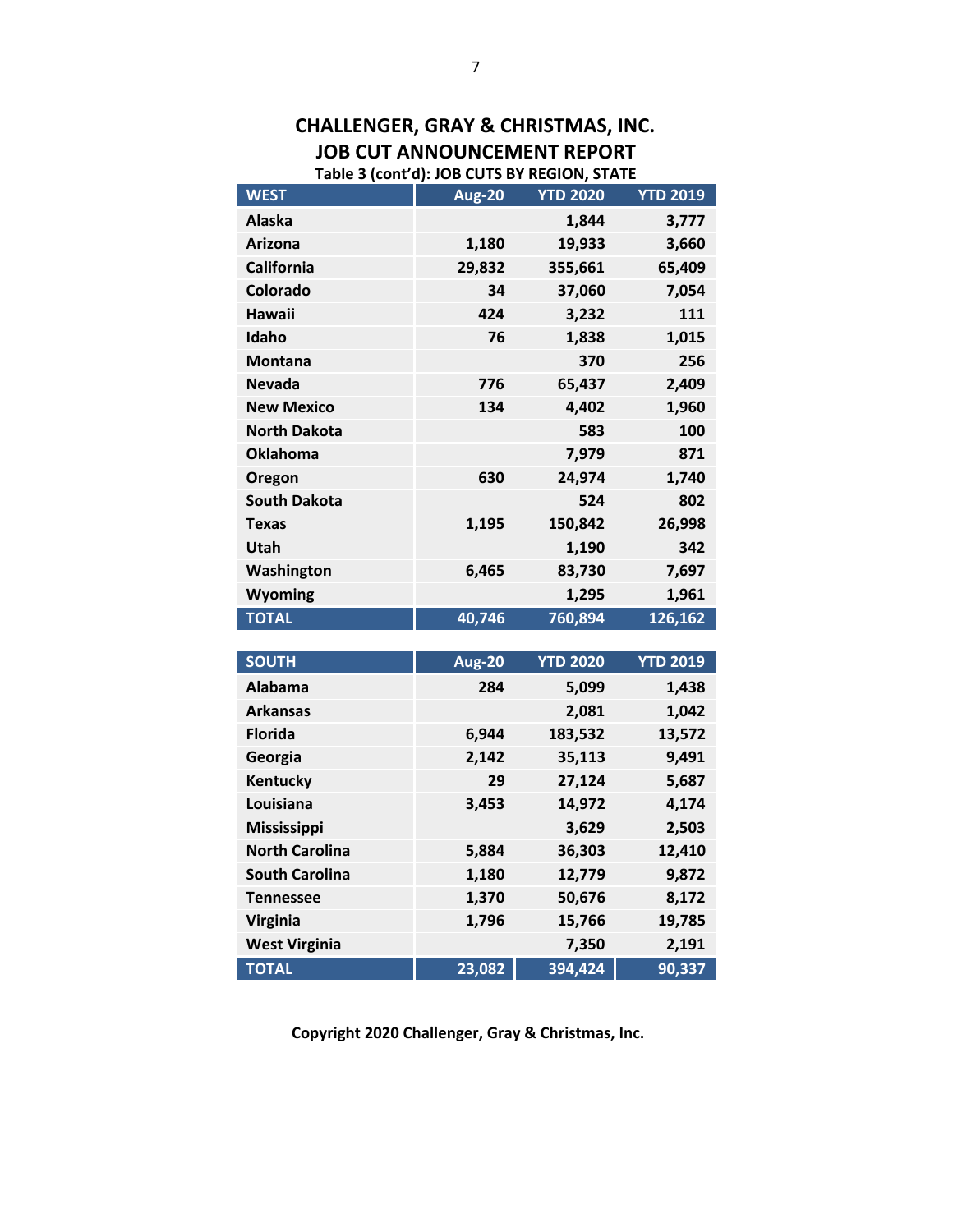#### **CHALLENGER, GRAY & CHRISTMAS, INC. JOB CUT ANNOUNCEMENT REPORT Table 4: JOB CUTS BY REASON**

|                                                       | <b>Aug-20</b> | <b>YTD</b> |
|-------------------------------------------------------|---------------|------------|
| COVID-19                                              | 8,490         | 1,083,394  |
| <b>Market Conditions</b>                              | 44,651        | 350,335    |
| <b>Demand Downturn</b>                                | 29,982        | 153,374    |
| Closing                                               | 5,897         | 85,394     |
| Cost-Cutting                                          | 22,532        | 69,169     |
| No Reason Provided                                    |               | 65,815     |
| Restructuring                                         | 1,750         | 52,393     |
| <b>Voluntary Severance/Buyouts</b>                    | 108           | 25,996     |
| Oil Price Downturn                                    |               | 22,805     |
| Bankruptcy                                            | 1,437         | 12,995     |
| <b>Contract Loss</b>                                  | 614           | 10,342     |
| <b>Financial Losses</b>                               |               | 8,056      |
| Acquisition/Merger                                    | 66            | 6,848      |
| Refocus                                               |               | 4,799      |
| 737 MAX Halt in Production                            |               | 3,233      |
| <b>Relocation (Domestic)</b>                          | 38            | 2,213      |
| <b>Technological Update</b>                           |               | 1,327      |
| <b>Police Protests</b>                                | 127           | 1,247      |
| <b>Outsourcing Operations to Another U.S. Company</b> |               | 755        |
| Consolidation                                         | 70            | 626        |
| <b>Steel Downturn</b>                                 |               | 578        |
| <b>Government Regulation</b>                          |               | 489        |
| Coal Downturn                                         |               | 429        |
| Fires                                                 |               | 260        |
| Relocation (International)                            |               | 260        |
| Legal Trouble                                         |               | 218        |
| <b>Tariffs</b>                                        |               | 108        |
| <b>TOTAL</b>                                          | 115,762       | 1,963,458  |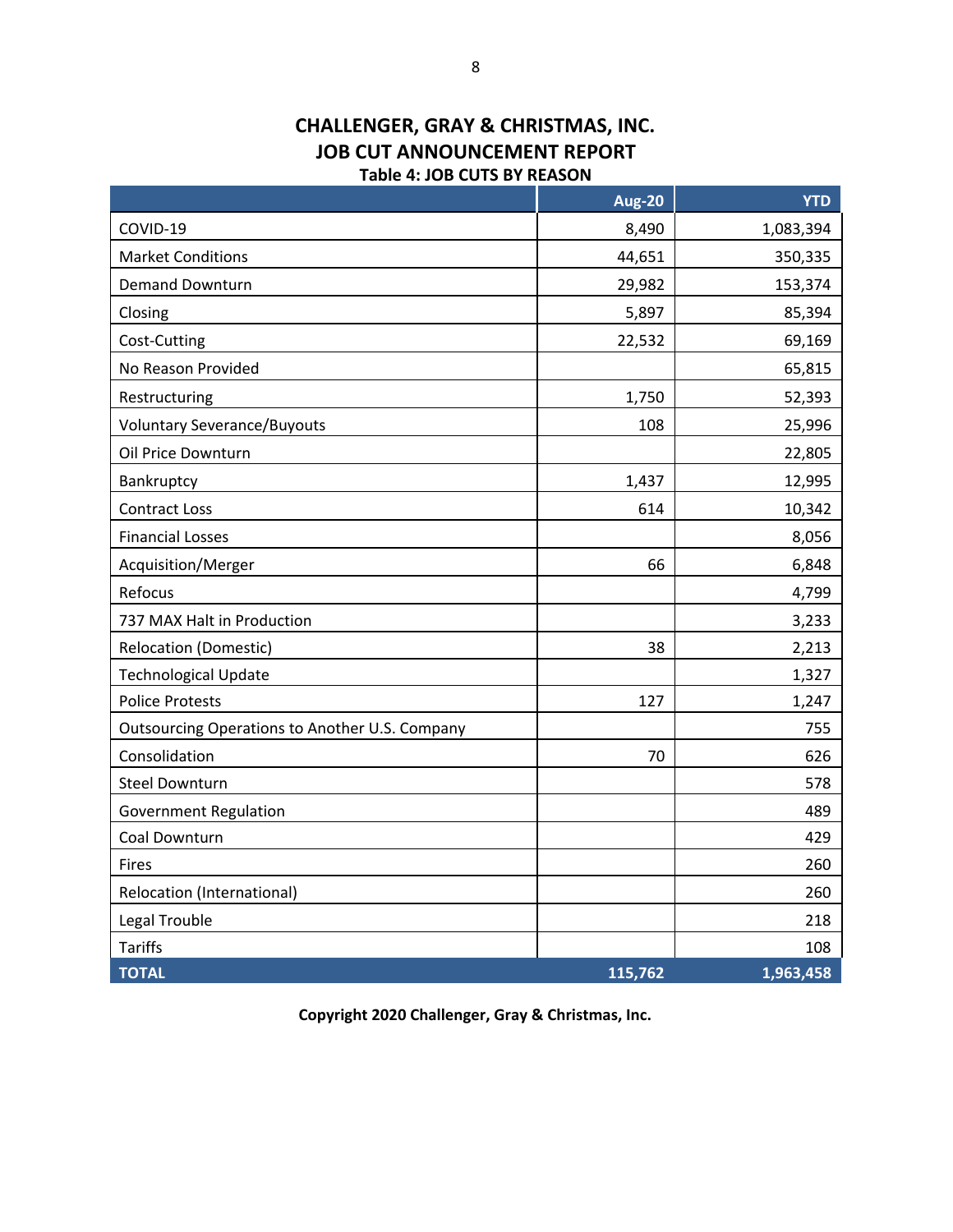| <b>Table 5: QUARTER BY QUARTER</b> |         |                |         |         |              |
|------------------------------------|---------|----------------|---------|---------|--------------|
|                                    | Q1      | Q <sub>2</sub> | Q3      | Q4      | <b>TOTAL</b> |
| 1989                               | 9,850   | 10,100         | 24,085  | 67,250  | 111,285      |
| 1990                               | 107,052 | 87,686         | 49,104  | 72,205  | 316,047      |
| 1991                               | 110,056 | 76,622         | 147,507 | 221,107 | 555,292      |
| 1992*                              | 110,815 | 85,486         | 151,849 | 151,850 | 500,000      |
| 1993                               | 170,615 | 84,263         | 194,486 | 165,822 | 615,186      |
| 1994                               | 192,572 | 107,421        | 117,706 | 98,370  | 516,069      |
| 1995                               | 97,716  | 114,583        | 89,718  | 137,865 | 439,882      |
| 1996                               | 168,695 | 101,818        | 91,784  | 114,850 | 477,147      |
| 1997                               | 134,257 | 51,309         | 95,930  | 152,854 | 434,350      |
| 1998                               | 139,140 | 131,303        | 161,013 | 246,339 | 677,795      |
| 1999                               | 210,521 | 173,027        | 173,181 | 118,403 | 675,132      |
| 2000                               | 141,853 | 81,568         | 168,875 | 221,664 | 613,960      |
| 2001                               | 406,806 | 370,556        | 594,326 | 585,188 | 1,956,876    |
| 2002                               | 478,905 | 292,393        | 269,090 | 426,435 | 1,466,823    |
| 2003                               | 355,795 | 274,737        | 241,548 | 364,346 | 1,236,426    |
| 2004                               | 262,840 | 209,895        | 251,585 | 315,415 | 1,039,735    |
| 2005                               | 287,134 | 251,140        | 245,378 | 288,402 | 1,072,054    |
| 2006                               | 255,878 | 180,580        | 202,771 | 200,593 | 839,822      |
| 2007                               | 195,986 | 197,513        | 194,095 | 180,670 | 768,264      |
| 2008                               | 200,656 | 275,292        | 287,142 | 460,903 | 1,223,993    |
| 2009                               | 562,510 | 318,165        | 240,233 | 151,122 | 1,120,908    |
| 2010                               | 181,183 | 116,494        | 113,595 | 118,701 | 529,973      |
| 2011                               | 130,749 | 115,057        | 233,258 | 127,018 | 606,082      |
| 2012                               | 143,094 | 139,997        | 102,910 | 137,361 | 523,362      |
| 2013                               | 145,041 | 113,891        | 128,452 | 121,667 | 509,051      |
| 2014                               | 121,341 | 124,693        | 117,374 | 119,763 | 483,171      |
| 2015                               | 140,214 | 147,458        | 205,759 | 105,079 | 598,510      |
| 2016                               | 180,920 | 132,834        | 121,858 | 91,303  | 526,915      |
| 2017                               | 126,201 | 100,799        | 94,478  | 97,292  | 418,770      |
| 2018                               | 140,379 | 104,800        | 120,879 | 172,601 | 538,659      |
| 2019                               | 190,410 | 140,577        | 133,882 | 127,687 | 592,556      |
| 2020                               | 346,683 | 1,238,364      |         |         | 1,585,047    |
| AVG                                | 201,433 | 185,951        | 173,027 | 193,633 |              |

**CHALLENGER, GRAY & CHRISTMAS, INC. JOB CUT ANNOUNCEMENT REPORT**

*\*Estimate based on half-year total. Challenger began tracking job cut data in 1993. Before that, it was tabulated by an independent newsletter no longer published.*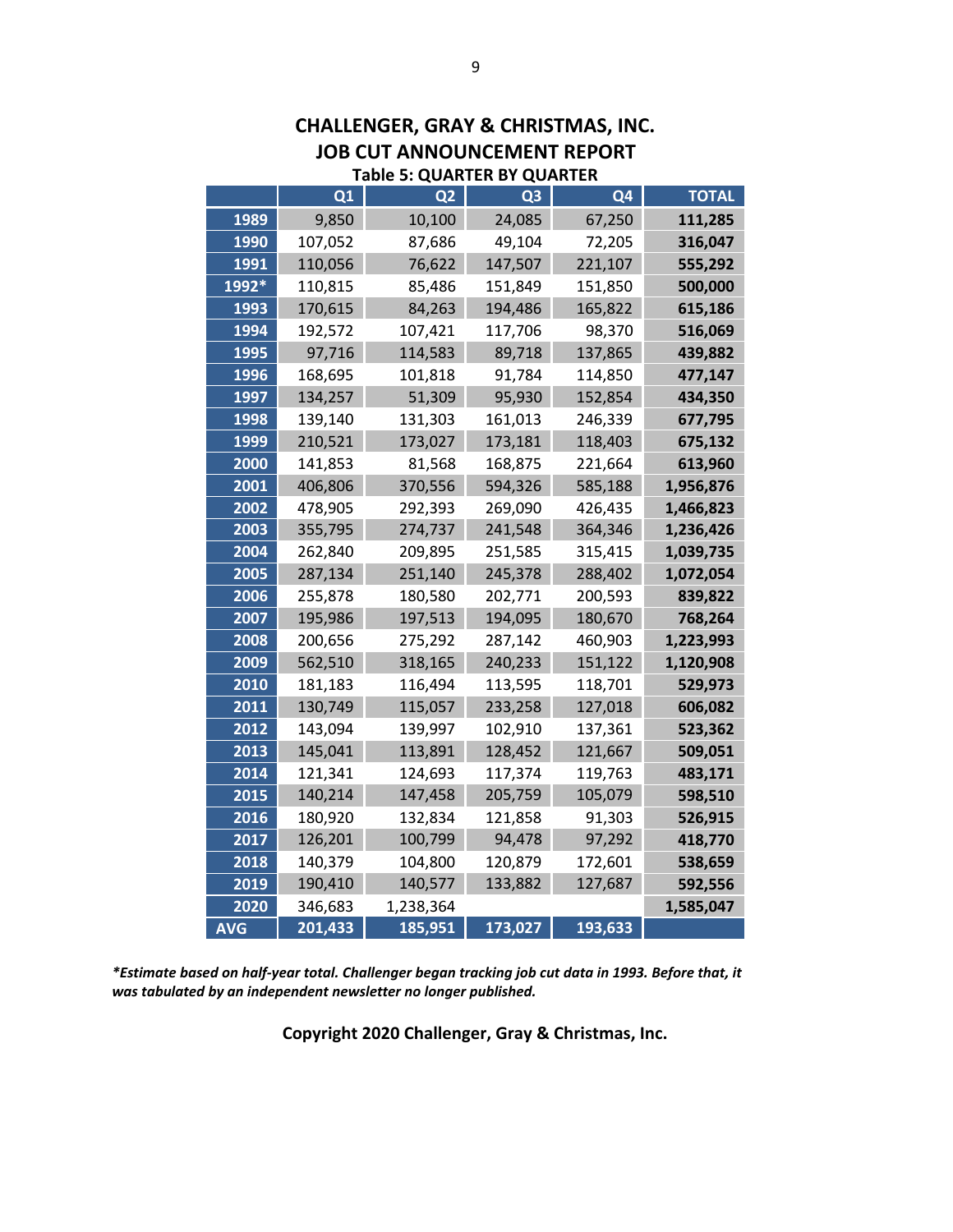## **CHALLENGER, GRAY & CHRISTMAS, INC. JOB CUT ANNOUNCEMENT REPORT Table 6: ANNOUNCED HIRING PLANS**

| <b>By Month</b> |           |           |           |           |         |         |
|-----------------|-----------|-----------|-----------|-----------|---------|---------|
|                 | 2020      | 2019      | 2018      | 2017      | 2016    | 2015    |
| <b>January</b>  | 23,229    | 74,040    | 41,890    | 136,501   | 8,362   | 8,774   |
| <b>February</b> | 88,202    | 15,279    | 139,925   | 25,765    | 7,539   | 14,574  |
| <b>March</b>    | 824,610   | 96,368    | 14,525    | 127,006   | 10,997  | 6,412   |
| <b>April</b>    | 285,639   | 258,302   | 13,842    | 61,537    | 11,557  | 13,898  |
| <b>May</b>      | 38,981    | 8,663     | 9,889     | 77,447    | 24,732  | 12,598  |
| June            | 75,454    | 11,946    | 13,504    | 40,095    | 13,564  | 11,176  |
| July            | 246,507   | 22,316    | 9,823     | 88,142    | 16,051  | 11,637  |
| <b>August</b>   | 160,411   | 24,937    | 17,274    | 14,530    | 9,101   | 11,778  |
| September       |           | 459,689   | 595,997   | 422,726   | 487,075 | 492,306 |
| <b>October</b>  |           | 190,835   | 130,338   | 37387     | 135,532 | 86,107  |
| <b>November</b> |           | 19,063    | 15,422    | 61,300    | 108,994 | 10,026  |
| <b>December</b> |           | 26,313    | 15,999    | 8,218     | 35,198  | 11,465  |
| <b>TOTAL</b>    | 1,743,033 | 1,207,751 | 1,018,428 | 1,100,654 | 868,702 | 690,751 |

#### NOTES:

In January 2020, Dollar General announced it would add 8,000 jobs.

In February, The Home Depot announced 80,000 hires.

In March, COVID-19 caused companies to announce 821,810 hiring plans.

In April, COVID-19 caused companies to announce 280,200 hiring plans.

In May, COVID-19 caused companies to announce 32,000 hiring plans.